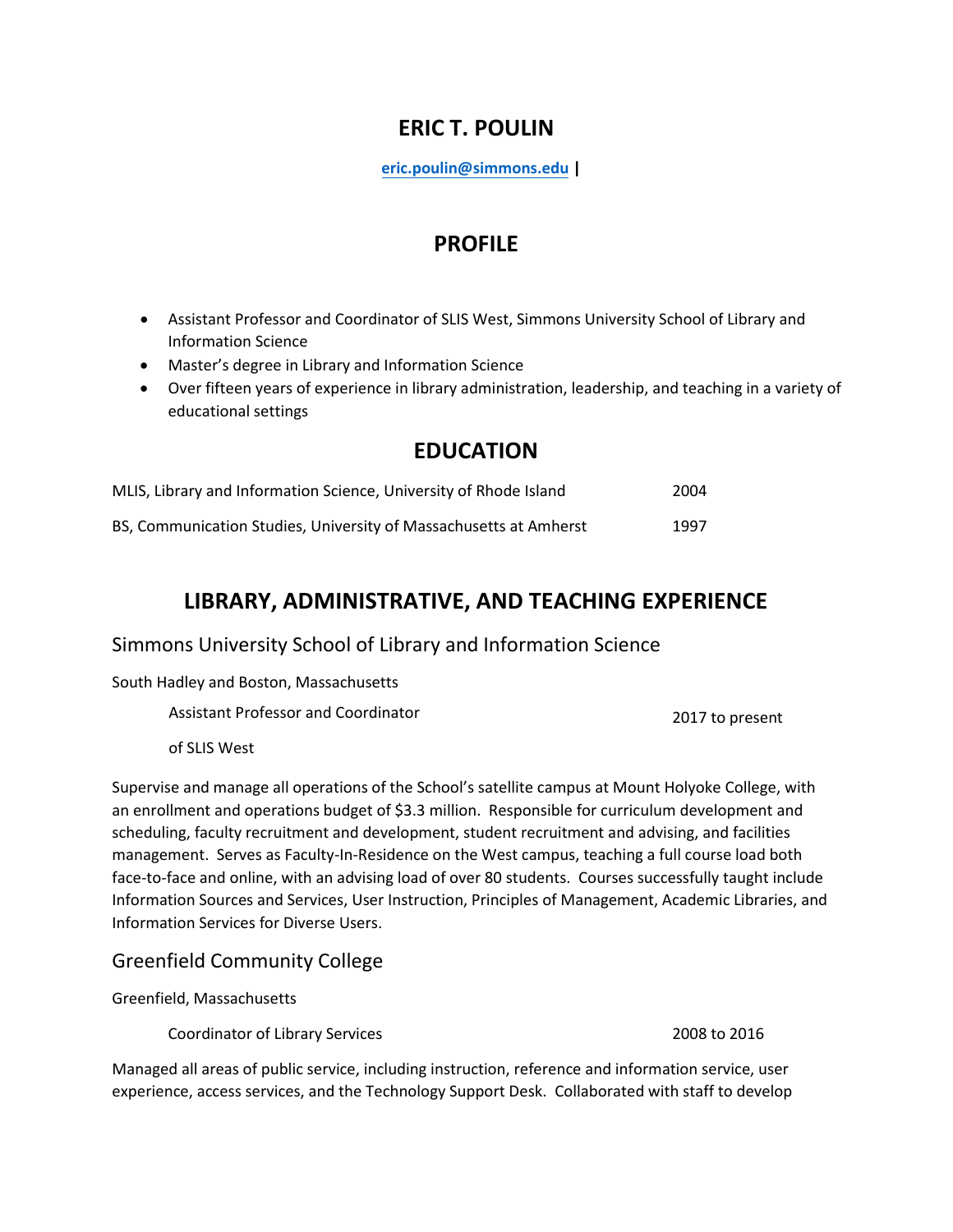policies, procedures, goals, and objectives. Led and authored Library's strategic plan, while developing a system of assessment. Taught both credit and non-credit bearing courses.

### The Williston Northampton School

Easthampton, Massachusetts

Provided in-depth reference and research support to 7-12 grade students in a highly-competitive college preparatory environment. Served as the lead information literacy instructor on campus. Advised students both formally and informally, including student clubs and organizations. Coached the 3rds Squash Team.

#### Emily Williston Memorial Library and Museum

Easthampton, Massachusetts

Library Assistant 2001 to 2004

#### The National Baseball Hall of Fame and Museum

Cooperstown, New York

Research Intern 2002

Provided in-depth research assistance to authors, professional teams, researchers, students, and the media. Created an original MARC record in OCLC for a series of ten scrapbooks donated by the family of Babe Ruth.

### **MEMBERSHIPS IN PROFESSIONAL SOCIETIES**

American Library Association

Association of College and Research Libraries

Massachusetts Library Association

New England Library Association

Society for American Baseball Research

Western Massachusetts Health Information Consortium

Western Massachusetts Library Advocates

Librarian 2004 to 2007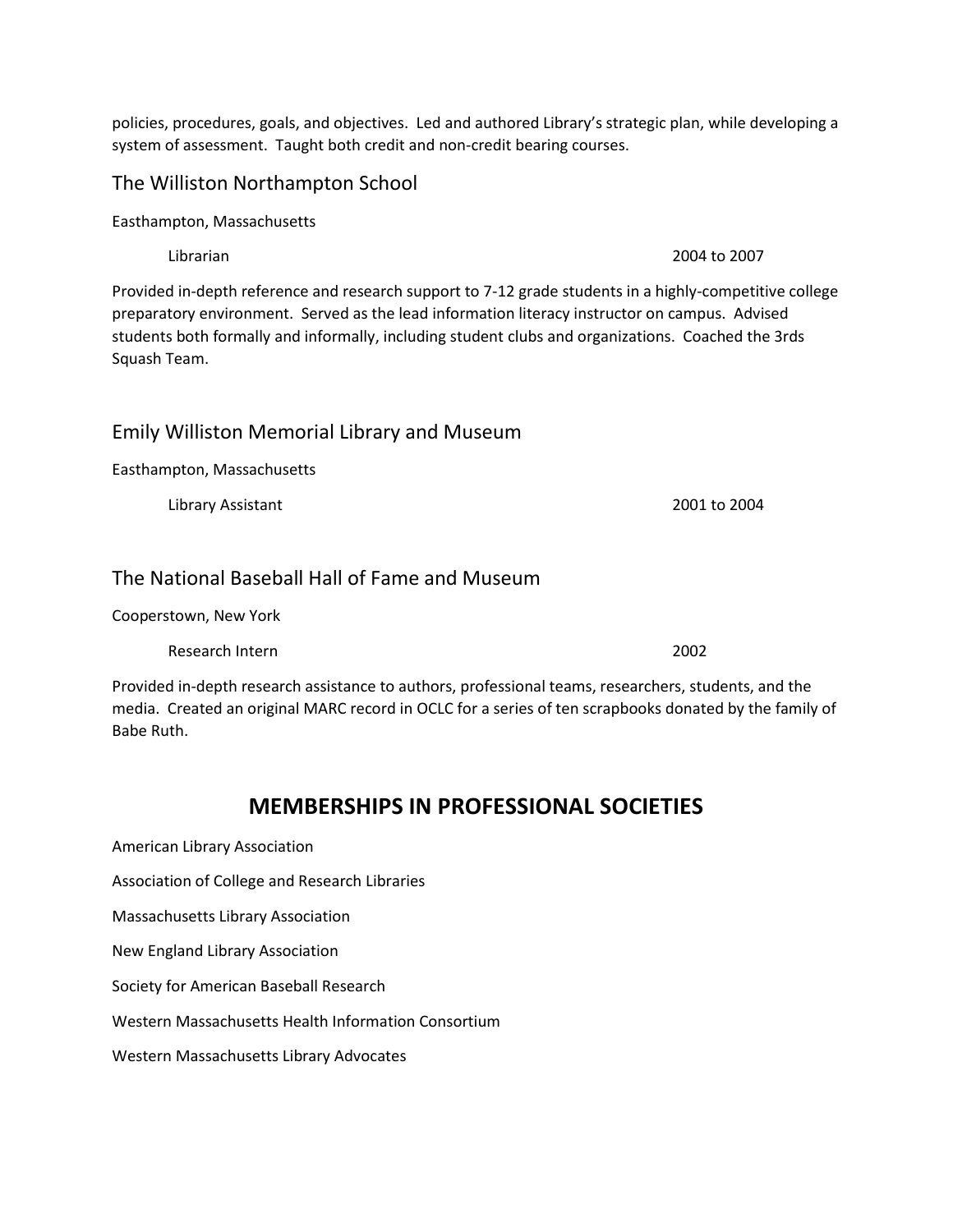## **PUBLICATIONS AND PRESENTATIONS**

Poulin, Eric, and Theresa Dooley, Jennifer Manglass, and Sherri Schon. "Don't 'OK Boomer' me! How to Meaningfully Engage Your Students with Information Literacy." Presentation at the Massachusetts Library Association Conference, Hyannis, Massachusetts, May 19, 2020. (Cancelled due to COVID-19).

Poulin, Eric, and Sean Carey, Megan Ondicek, and Erin Ziomek. "Don't Lose Yourself: How to Transform Your One-Shot Information Literacy Instruction Session." Presentation at the Massachusetts Library Association Conference, Framingham, Massachusetts, May 23, 2019.

Poulin, Eric, and Sean Carey, Megan Ondicek, and Erin Ziomek. "Think, Pair, Share—But Don't Stop There: Creative Teaching Techniques for Effective Instruction." Presentation at the Connecticut Library Association Conference, Groton, Connecticut, April 29, 2019.

Poulin, Eric, and Norman Berlin, Olivia Eberli, and Elizabeth Pawlowski. "Think, Pair, Share—But Don't Stop There: Creative Teaching Techniques for Effective Instruction." Presentation at the Massachusetts Library Association Conference, Framingham, Massachusetts, May 22, 2018.

Poulin, Eric, and Jennifer Adams, Tim Dolan, and Marko Packard. "Librarianship as a Career." Presentation at Greenfield Community College, Greenfield, Massachusetts, March 28, 2018.

Poulin, Eric. "Planning to Plan." Presentation to faculty at the Salisbury School, Salisbury, Connecticut, January 30, 2018.

Poulin, Eric. "Flipping With the Framework." Presentation at the Engaging with the ACRL Information Literacy Framework Conference, Albany, New York, March 10, 2016

Poulin, Eric. "An Update of the NEASC 2016 Standards." Presentation at the ACRL-New England Access Services Interest Group Annual Meeting, Worcester, Massachusetts, November, 13, 2015.

Poulin, Eric, and CM Flynn, Rebecca Morin, and Katie Beth Ryan. "Think, Pair, Share—But Don't Stop There: Creative Teaching Techniques for Effective Instruction." Presentation at the Massachusetts Library Association Conference, Worcester, Massachusetts, May 5, 2015.

Poulin, Eric. "Student Success Through Information Literacy." Presentation at Greenfield Community College Professional Association Annual Faculty Dinner, Greenfield, Massachusetts, September 4, 2013.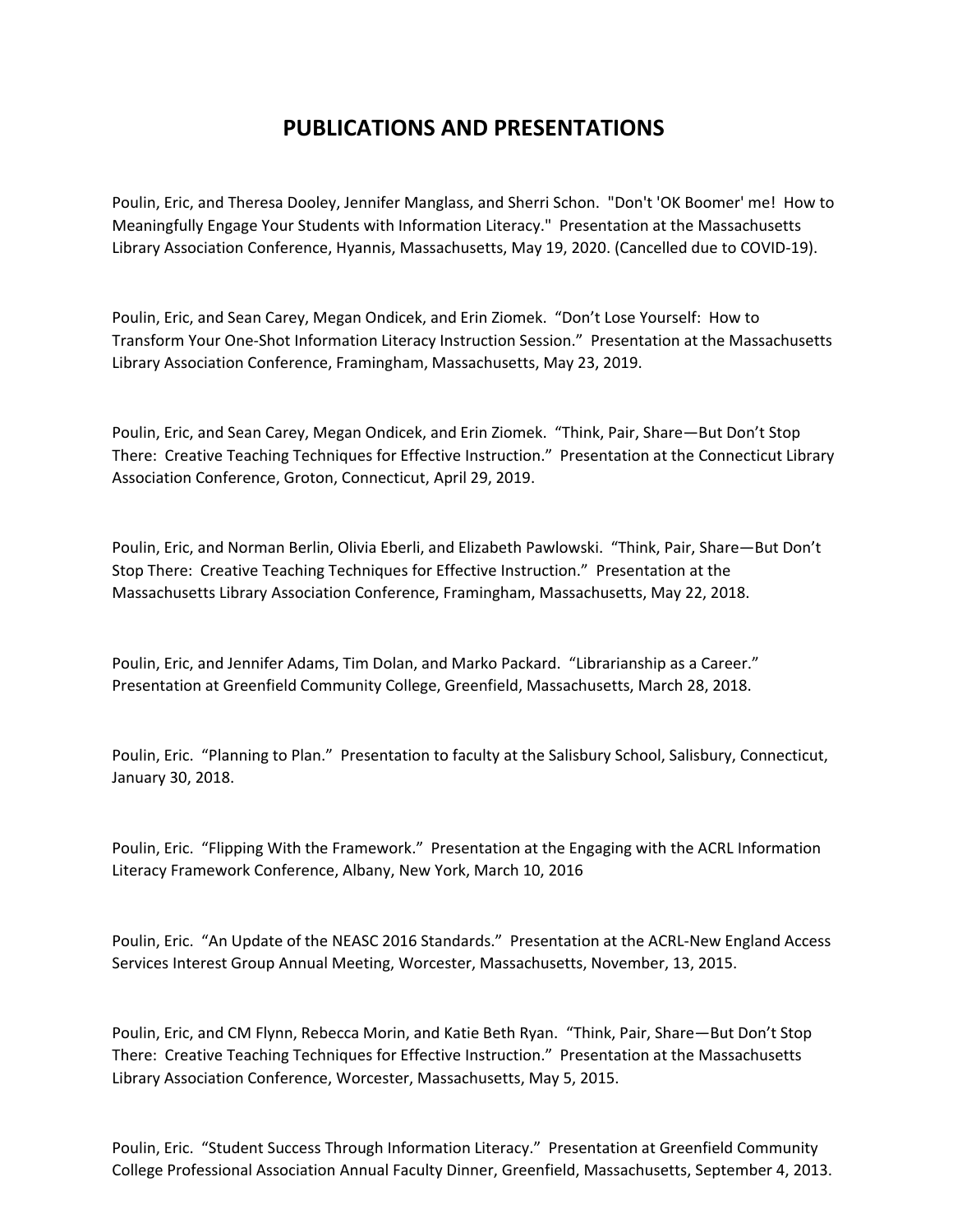Poulin, Eric and John Ramsay. "Afraid to Advocate? Get Over It!." Presentation at the Massachusetts Library Association Conference, Natick, Massachusetts, April 22, 2013.

Poulin, Eric and John Ramsay. "Take Action! Build Community Support!" Presentation at the Cape Cod and Islands Library Association Conference, Osterville, Massachusetts, November 1, 2012.

Poulin, Eric and John Ramsay. "Take Action! Build Community Support!" Presentation at the Massachusetts Friends of Libraries/Massachusetts Library Trustee Association Joint Conference, Worcester, Massachusetts, October 27, 2012.

Poulin, Eric and Liza Harrington. "Applying Universal Course Design to Libraries." Presentation at the Massachusetts Library Association Conference, Worcester, Massachusetts, May 10, 2012.

Poulin, Eric and Greg Pronevitz. "Joint Meeting of WMLA, MLS, and Massachusetts Legislative Delegation." Presentation at Massachusetts Library System Office, Whately, Massachusetts, March 6, 2012.

Poulin, Eric and Michelle Barthelemy, Anna Berry, and Trevor Kearns. "Universal Course Design in the Classroom." Presentation at Greenfield Community College Faculty Development Day, Greenfield, Massachusetts, May 24, 2011.

Poulin, Eric. (2011). Fanbase to the Rescue. *American Libraries,* 42(5/6), 44.

Poulin, Eric. "College Writing and Research." Presentation at Greenfield Community College's New Student Orientation, Greenfield, Massachusetts, 2010-2013.

Poulin, Eric and Michelle Barthelemy. "Web 2.0 Applications for Faculty" Presentation at Greenfield Community College Faculty Professional Development Day, Greenfield, Massachusetts, September 6, 2010.

Poulin, Eric. (2008). A Whole New World of Freaks and Geeks: Libraries and Librarians on YouTube. *LIBRES: Library and Information Science Research Electronic Journal,* 18(2), 1-11.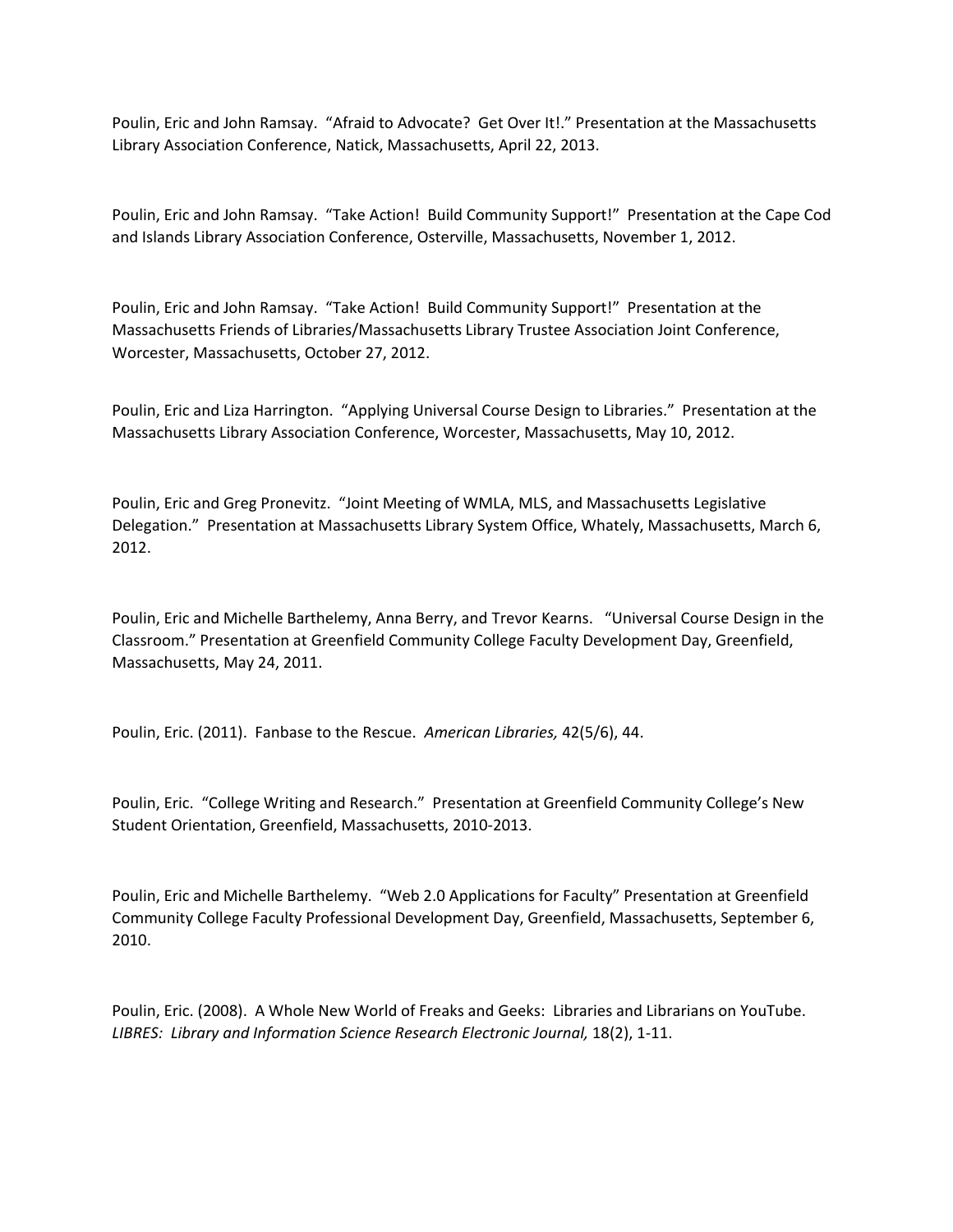# **HONORS AND GRANTS**

College Corrections Connection, awarded by the Community Foundation of Western Massachusetts, to establish a digital "branch" of the Greenfield Community College library at the Franklin County House of Correction, May 2012.

Walter Taylor Award, given to the Greenfield Community College Library Staff for outstanding leadership of co-curricular education, May 2012.

Digital Archives, with Garry Longe, awarded by the Greenfield Community College President's Fund for Innovation, to digitize the College Archives, November 2010.

Massachusetts Library Association Public Relations Awards, 1<sup>st</sup> Place for a Media Presentation, awarded for the "GCC Library Commercial", May 2009.

### **PROFESSIONAL SERVICE**

Past President, Massachusetts Library Association, 2016 to 2017.

Co-Chair, Strategic Planning Committee, Massachusetts Library Association, 2016 to 2017.

President, Massachusetts Library Association, 2015 to 2016.

Vice President, Massachusetts Library Association, 2014 to 2015.

Member, Conference Committee, Massachusetts Library Association, 2014 to 2017.

Board of Directors, Public Library Association of Easthampton (Vice President 2011 to 2013), Easthampton, Massachusetts, 2011 to present.

Past President, Western Massachusetts Library Advocates, 2012 to 2013.

President, Western Massachusetts Library Advocates, 2011 to 2012.

Vice President, Western Massachusetts Library Advocates, 2010 to 2011.

Executive Board, Massachusetts Library System, 2010 to 2013.

Past President, Western Massachusetts Regional Library System, 2009 to 2010.

President, Western Massachusetts Regional Library System, 2009 to 2010.

Vice President, Western Massachusetts Regional Library System, 2008 to 2009